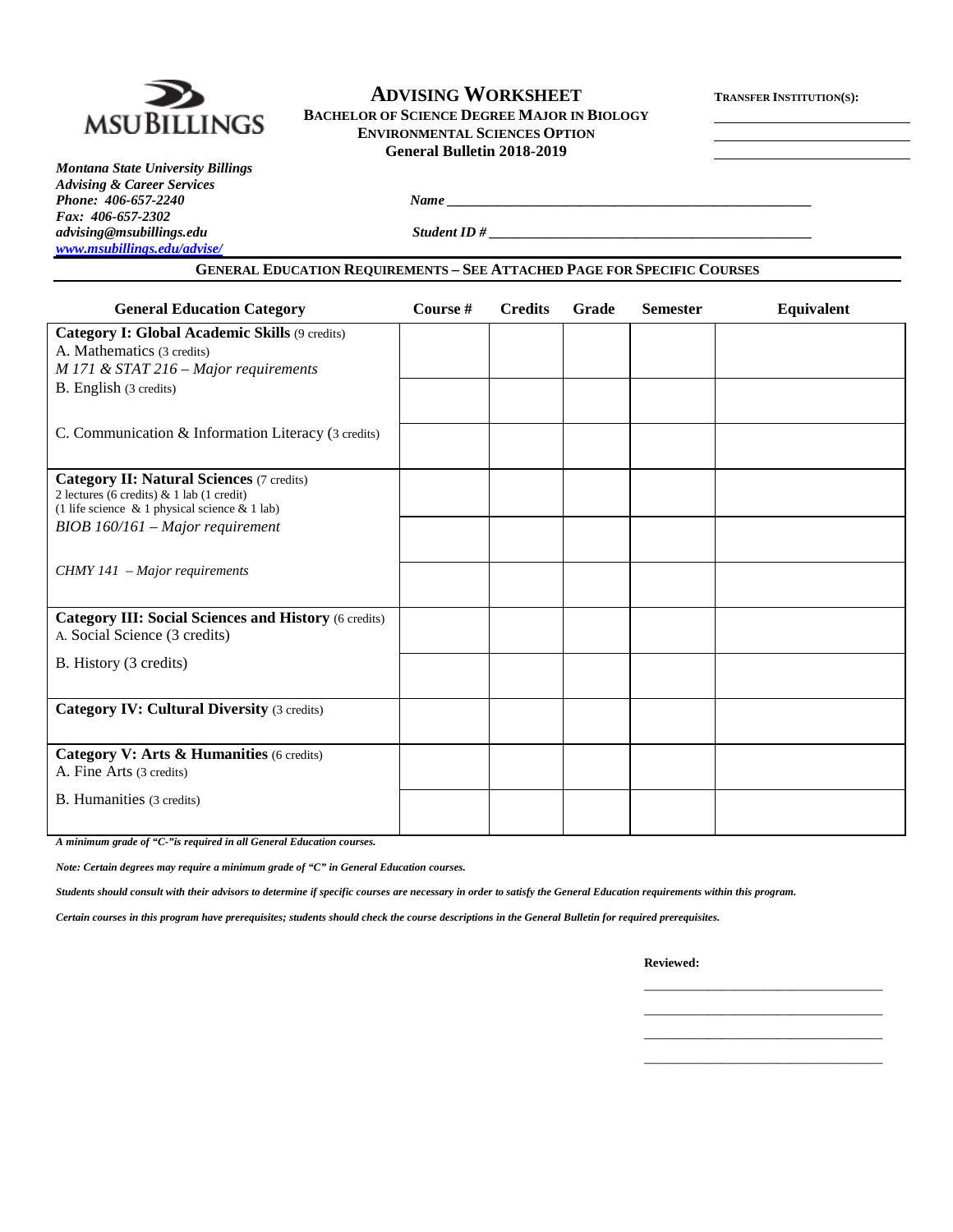# **GENERAL EDUCATION REQUIREMENTS**

|                         |     | <b>CATEGORY I: GLOBAL ACADEMIC SKILLS</b>                          | <b>9</b> credits        |
|-------------------------|-----|--------------------------------------------------------------------|-------------------------|
|                         |     | Students are required to take one course from each subcategory     |                         |
|                         |     | <b>Subcategory A - Mathematics</b>                                 | 3 credits               |
| М                       | 105 | Contemporary Mathematics                                           | 3                       |
| М                       | 114 | <b>Extended Technical Mathematics</b>                              | 3                       |
| М                       | 121 | College Algebra                                                    | 3                       |
| М                       | 122 | College Trigonometry                                               | 3                       |
| М                       | 130 | Mathematics for Elementary Teachers I                              | 3                       |
| М                       | 140 | College Math for Healthcare                                        | 3                       |
| М                       | 143 | <b>Finite Mathematics</b>                                          | $\overline{4}$          |
| М                       | 161 | <b>Survey of Calculus</b>                                          | 3                       |
| M                       | 171 | Calculus I                                                         | 4                       |
| STAT                    | 141 | <b>Introduction to Statistical Concepts</b>                        | 3                       |
| STAT                    | 216 | <b>Introduction to Statistics</b>                                  | 4                       |
| Subcategory B - English |     |                                                                    | 3 credits               |
| WRIT                    | 101 | College Writing I                                                  | 3                       |
| WRIT                    | 121 | Introduction to Technical Writing                                  | 3                       |
| WRIT                    | 122 | <b>Introduction to Business Writing</b>                            | 3                       |
| WRIT                    | 201 | College Writing II                                                 | 3                       |
| WRIT                    | 220 | Business & Professional Writing                                    | 3                       |
| WRIT                    | 221 | <b>Intermediate Technical Writing</b>                              | $\overline{\mathbf{3}}$ |
|                         |     |                                                                    |                         |
|                         |     | Subcategory C- Communication & Information Literacy 3 credits      |                         |
| <b>BMIS</b>             | 150 | Computer Literacy                                                  | 3                       |
| COMX                    | 111 | Introduction to Public Speaking                                    | 3                       |
| COMX                    | 115 | Introduction to Interpersonal Communication 3                      |                         |
| LSCI                    | 125 | Research in the Information Age                                    | 3                       |
|                         |     | <b>CATEGORY II: NATURAL SCIENCES</b><br>6 cr. lecture & 1 cr. lab  |                         |
|                         |     | Students are required to take one course from each subcategory and |                         |
|                         |     | at least one corresponding lab or Integrated Sciences              |                         |
|                         |     | <b>Subcategory A - Life Sciences</b>                               | 3-4 credits             |
| <b>BIOB</b>             | 101 | Discover Biology                                                   | 3                       |
| <b>BIOB</b>             | 102 | Discover Biology Lab                                               | 1                       |
| BIOB                    | 121 | Fundamentals of Biology for Allied Health                          | 3                       |
| <b>BIOB</b>             | 122 | Fund of Biology: Evolution, Ecology, and                           |                         |
| <b>BIOB</b>             | 123 | Biodiversity<br>Fund of Biology: The Nature of Nutrition           | 3<br>3                  |
| BIOB                    | 160 | <b>Principles of Living Systems</b>                                | 3                       |
| <b>BIOB</b>             | 161 | Principles of Living Systems Lab                                   | $\boldsymbol{l}$        |
|                         |     |                                                                    |                         |
|                         |     | <b>Subcategory B – Physical Sciences</b>                           | 3-4 credits             |
| ASTR                    | 110 | Introduction to Astronomy                                          | 3                       |
| ASTR                    | 111 | Introduction to Astronomy Lab                                      | 1                       |
| <b>CHMY</b>             | 121 | Introduction to General Chemistry                                  | 3                       |
| <b>CHMY</b>             | 122 | Introduction to General Chemistry Lab                              | 1                       |
| <b>CHMY</b>             | 141 | <b>College Chemistry I</b>                                         | 3                       |

|             |     | ma ou action to concrui chemba ,            |   |
|-------------|-----|---------------------------------------------|---|
| <b>CHMY</b> | 122 | Introduction to General Chemistry Lab       |   |
| <b>CHMY</b> | 141 | College Chemistry I                         | 3 |
| <b>CHMY</b> | 142 | <b>College Chemistry I Lab</b>              |   |
| <b>GEO</b>  | 101 | <b>Introduction to Physical Geology</b>     | 3 |
| <b>GEO</b>  | 102 | <b>Introduction to Physical Geology Lab</b> | 1 |
| <b>GPHY</b> | 112 | Introduction to Physical Geography Lab      | 1 |
| <b>GPHY</b> | 111 | Introduction to Physical Geography          | 3 |
| <b>PHSX</b> | 103 | Our Physical World                          | 3 |
| <b>PHSX</b> | 104 | Our Physical World Lab                      | 1 |
| <b>PHSX</b> | 205 | College Physics I                           | 3 |
| <b>PHSX</b> | 206 | College Physics I Lab                       | 1 |
| <b>PHSX</b> | 105 | <b>Fundamentals of Physical Science</b>     | 3 |
| <b>PHSX</b> | 106 | Fundamentals of Physical Science Lab        | 1 |
|             |     |                                             |   |

## **Integrated Sciences**

| SCIN 101, 102, 103, 104 Integrated Sciences |  | 3, 1, 3, 1 |  |  |
|---------------------------------------------|--|------------|--|--|
|---------------------------------------------|--|------------|--|--|

|                                |                                                     | CATEGORY III: SOCIAL SCIENCES AND HISTORY                      | <b>6 CREDITS</b> |  |  |  |  |  |
|--------------------------------|-----------------------------------------------------|----------------------------------------------------------------|------------------|--|--|--|--|--|
|                                |                                                     | Students are required to take one course from each subcategory |                  |  |  |  |  |  |
|                                | <b>Subcategory A – Social Sciences</b><br>3 credits |                                                                |                  |  |  |  |  |  |
| <b>ANTY</b>                    | 217                                                 | Physical Anthropology & Archeology                             | 3                |  |  |  |  |  |
| <b>BGEN</b>                    | 105                                                 | Introduction to Business                                       | 3                |  |  |  |  |  |
| <b>COMX</b>                    | 106                                                 | Communicating in a Dynamic Workplace                           | 3                |  |  |  |  |  |
| <b>ECNS</b>                    | 201                                                 | Principles of Microeconomics                                   | 3                |  |  |  |  |  |
| <b>ECNS</b>                    | 202                                                 | Principles of Macroeconomics                                   | 3                |  |  |  |  |  |
| EDU                            | 105                                                 | <b>Education and Democracy</b>                                 | 3                |  |  |  |  |  |
| <b>GPHY</b>                    | 141                                                 | Geography of World Regions                                     | 3                |  |  |  |  |  |
| <b>HTH</b>                     | 110                                                 | Personal Health and Wellness                                   | 3                |  |  |  |  |  |
| PSCI                           | 210                                                 | Introduction to American Government                            | 3                |  |  |  |  |  |
| <b>PSCI</b>                    | 220                                                 | Introduction to Comparative Government                         | 3                |  |  |  |  |  |
| <b>PSYX</b>                    | 100                                                 | Introduction to Psychology                                     | 3                |  |  |  |  |  |
| <b>PSYX</b>                    | 231                                                 | Human Relations                                                | 3                |  |  |  |  |  |
| <b>SOCI</b>                    | 101                                                 | Introduction to Sociology                                      | 3                |  |  |  |  |  |
| SOCI                           | 201                                                 | <b>Social Problems</b>                                         | 3                |  |  |  |  |  |
|                                |                                                     |                                                                |                  |  |  |  |  |  |
| <b>Subcategory B - History</b> |                                                     |                                                                | 3 credits        |  |  |  |  |  |
| <b>HSTA</b>                    | 101                                                 | American History I                                             | 3                |  |  |  |  |  |
| <b>HSTA</b>                    | 102                                                 | American History II                                            | 3                |  |  |  |  |  |
| HSTR                           | 101                                                 | <b>Western Civilization I</b>                                  | 3                |  |  |  |  |  |
| <b>HSTR</b>                    | 102                                                 | <b>Western Civilization II</b>                                 | 3                |  |  |  |  |  |
| HSTR                           | 103                                                 | Honors Western Civilization I                                  | 3                |  |  |  |  |  |
| HSTR                           | 104                                                 | Honors Western Civilization II                                 | 3                |  |  |  |  |  |
| PSCI                           | 230                                                 | Introduction to International Relations                        | 3                |  |  |  |  |  |
|                                |                                                     |                                                                |                  |  |  |  |  |  |

|               | <b>CATEGORY IV: CULTURAL DIVERSITY</b><br>3 credits |                                             |   |  |  |  |
|---------------|-----------------------------------------------------|---------------------------------------------|---|--|--|--|
| A&SC/WGSS 274 |                                                     | Women, Culture, and Society                 | 3 |  |  |  |
| <b>ANTY</b>   | 220                                                 | Culture and Society                         | 3 |  |  |  |
| ARTH          | 160                                                 | Global Visual Culture                       | 3 |  |  |  |
| <b>COMX</b>   | 212                                                 | Introduction to Intercultural Communication | 3 |  |  |  |
| <b>GPHY</b>   | 121                                                 | Human Geography                             | 3 |  |  |  |
| HTH           | 270                                                 | Global Health Issues                        | 3 |  |  |  |
| LIT           | 230                                                 | World Literature Survey                     | 3 |  |  |  |
| <b>MUSI</b>   | 207                                                 | World Music                                 | 3 |  |  |  |
| <b>NASX</b>   | 105                                                 | Introduction to Native American Studies     | 3 |  |  |  |
| <b>NASX</b>   | 205                                                 | Native Americans in Contemporary Society    | 3 |  |  |  |
| PHL.          | 271                                                 | Indian Philosophies and Religions           | 3 |  |  |  |
| PHL.          | 272                                                 | Chinese Philosophies and Religions          | 3 |  |  |  |
| <b>REHA</b>   | 201                                                 | Introduction to Diversity in Counseling     | 3 |  |  |  |
| <b>RLST</b>   | 170                                                 | The Religious Ouest                         | 3 |  |  |  |
| <b>SPNS</b>   | 150                                                 | The Hispanic Tradition                      |   |  |  |  |

|                                                                |     | <b>CATEGORY V: ARTS &amp; HUMANITIES</b> | <b>6</b> credits |  |  |  |  |
|----------------------------------------------------------------|-----|------------------------------------------|------------------|--|--|--|--|
| Students are required to take one course from each subcategory |     |                                          |                  |  |  |  |  |
|                                                                |     | Subcategory $A$ – Fine Arts              | 3 credits        |  |  |  |  |
| ARTZ                                                           | 101 | Art Fundamentals                         | 3                |  |  |  |  |
| ARTZ.                                                          | 105 | Visual Language-Drawing                  | 3                |  |  |  |  |
| ARTZ.                                                          | 131 | Ceramics for Non-majors                  | 3                |  |  |  |  |
| CRWR                                                           | 240 | <b>Intro Creative Writing Workshop</b>   | 3                |  |  |  |  |
| FILM                                                           | 160 | Introduction to World Cinema             | 3                |  |  |  |  |
| LIT                                                            | 270 | Film & Literature                        | 3                |  |  |  |  |
| MART                                                           | 260 | Computer Presentation and Animation      | 3                |  |  |  |  |
| <b>MUSI</b>                                                    | 101 | <b>Enjoyment of Music</b>                | 3                |  |  |  |  |
| MUSI                                                           | 114 | Band: MSUB Symphonic                     | 1                |  |  |  |  |
| MUSI                                                           | 131 | Jazz Ensemble I: MSUB                    | 1                |  |  |  |  |
| MUSI                                                           | 147 | Choral Ensemble: University Chorus       | 1                |  |  |  |  |
| PHOT                                                           | 154 | <b>Exploring Digital Photography</b>     | 3                |  |  |  |  |
| THTR                                                           | 101 | Introduction to Theatre                  | 3                |  |  |  |  |
| THTR                                                           | 120 | Introduction to Acting I                 | 3                |  |  |  |  |
|                                                                |     | <b>Subcategory B - Humanities</b>        | 3 credits        |  |  |  |  |
| <b>ARTH</b>                                                    | 150 | Introduction to Art History              | 3                |  |  |  |  |
| <b>HONR</b>                                                    | 111 | Perspectives and Understanding           | 3                |  |  |  |  |
| LIT                                                            | 110 | Introduction to Literature               | 3                |  |  |  |  |
| LIT –                                                          | 240 | The Bible as Literature                  | 3                |  |  |  |  |
| PHL.                                                           | 110 | Introduction to Ethics                   | 3                |  |  |  |  |
| PHI.                                                           | 111 | Philosophies of Life                     | 3                |  |  |  |  |
| PHL                                                            | 254 | People and Politics                      | 3                |  |  |  |  |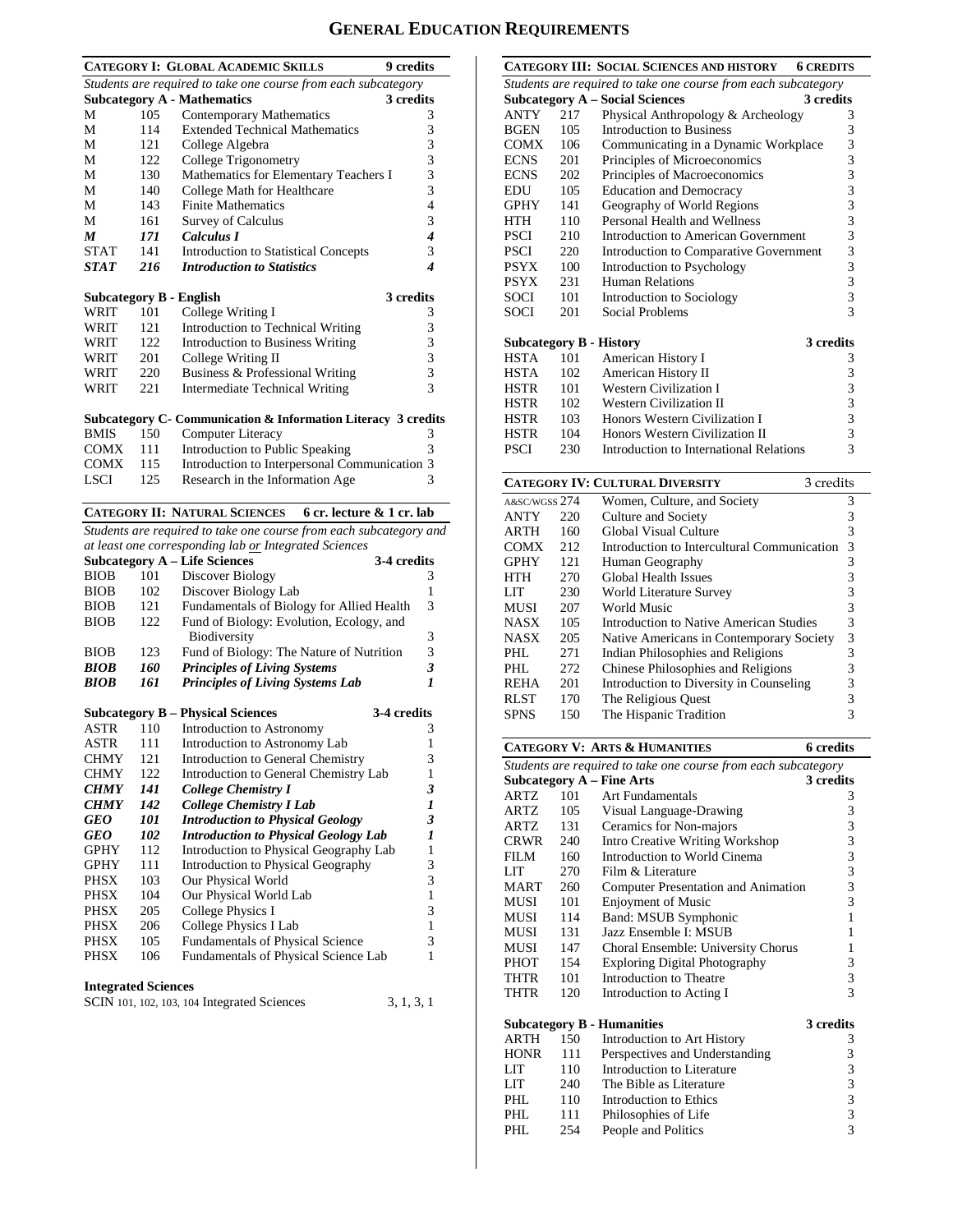|                                                                     |                             | Course                                 | <b>Credits</b> | Grade | <b>Semester</b> | Equivalent |  |  |
|---------------------------------------------------------------------|-----------------------------|----------------------------------------|----------------|-------|-----------------|------------|--|--|
| A minimum grade of C- or better is required in all major coursework |                             |                                        |                |       |                 |            |  |  |
|                                                                     | <b>Biology Requirements</b> |                                        |                |       |                 |            |  |  |
| *BIOB                                                               | 160                         | Principles of Living Systems           | 3              |       |                 |            |  |  |
| $*$ BIOB                                                            | 161                         | Principles of Living Systems Lab       | 1              |       |                 |            |  |  |
| <b>BIOB</b>                                                         | 170                         | Principles of Biological Diversity     | 3              |       |                 |            |  |  |
| <b>BIOB</b>                                                         | 171                         | Principles of Biological Diversity Lab | 1              |       |                 |            |  |  |
| <b>BIOB</b>                                                         | 260                         | Cellular and Molecular Biology         | 3              |       |                 |            |  |  |
| <b>BIOB</b>                                                         | 261                         | Cellular and Molecular Biology Lab     | 1              |       |                 |            |  |  |
| <b>BIOM</b>                                                         | 360                         | General Microbiology                   | 3              |       |                 |            |  |  |
| <b>BIOM</b>                                                         | 361                         | General Microbiology Lab               | 1              |       |                 |            |  |  |
| <b>BIOE</b>                                                         | 370                         | General Ecology                        | 3              |       |                 |            |  |  |
| <b>BIOE</b>                                                         | 371                         | General Ecology Lab                    | 1              |       |                 |            |  |  |
| <b>BIOB</b>                                                         | 375                         | <b>General Genetics</b>                | 3              |       |                 |            |  |  |
| <b>BIOB</b>                                                         | 376                         | General Genetics Lab                   | 1              |       |                 |            |  |  |
| <b>BIOB</b>                                                         | 490                         | Undergraduate Research                 | $\overline{c}$ |       |                 |            |  |  |
| <b>OR</b>                                                           |                             |                                        |                |       |                 |            |  |  |
| <b>BIOB</b>                                                         | 498                         | Internship/Cooperative Education       |                |       |                 |            |  |  |
| <b>BIOB</b>                                                         | 499                         | Senior Thesis/Capstone                 |                |       |                 |            |  |  |

## **Upper Division Biology Electives** (**11 credits** selected in consultation with advisor)

| <b>Biology Total</b> | 38 |  |  |
|----------------------|----|--|--|

|             |                               | $\mathbf{D}_1 \mathbf{U}_2 \mathbf{U}_3 \mathbf{U}_4$ | ◡ |  |  |  |  |  |  |
|-------------|-------------------------------|-------------------------------------------------------|---|--|--|--|--|--|--|
|             | <b>Chemistry Requirements</b> |                                                       |   |  |  |  |  |  |  |
| *CHMY       | 141                           | College Chemistry I                                   |   |  |  |  |  |  |  |
| *CHMY       | 142                           | College Chemistry Lab I                               |   |  |  |  |  |  |  |
| <b>CHMY</b> | 143                           | College Chemistry II                                  | 3 |  |  |  |  |  |  |
| <b>CHMY</b> | 144                           | College Chemistry Lab II                              |   |  |  |  |  |  |  |
| <b>CHMY</b> | 211                           | Elements of Organic Chemistry                         | 2 |  |  |  |  |  |  |
| <b>CHMY</b> | 212                           | Elements of Organic Chemistry Lab                     |   |  |  |  |  |  |  |

#### **Chemistry Electives** (choose **8 credits** of Chemistry electives from the following)

| <b>BCH</b>  | 380 | Biochemistry                                     |    |  |  |
|-------------|-----|--------------------------------------------------|----|--|--|
| <b>BCH</b>  | 381 | Biochemistry Lab                                 |    |  |  |
| <b>CHMY</b> | 311 | Analytical Chemistry – Quantitative Analysis     |    |  |  |
| <b>CHMY</b> | 312 | Analytical Chemistry Lab – Quantitative Analysis |    |  |  |
| <b>CHMY</b> | 421 | <b>Advanced Instrument Analysis</b>              |    |  |  |
| <b>CHMY</b> | 422 | Advanced Instrument Analysis Lab                 |    |  |  |
|             |     | <b>Chemistry Total</b>                           | 20 |  |  |

\*May satisfy General Education requirements